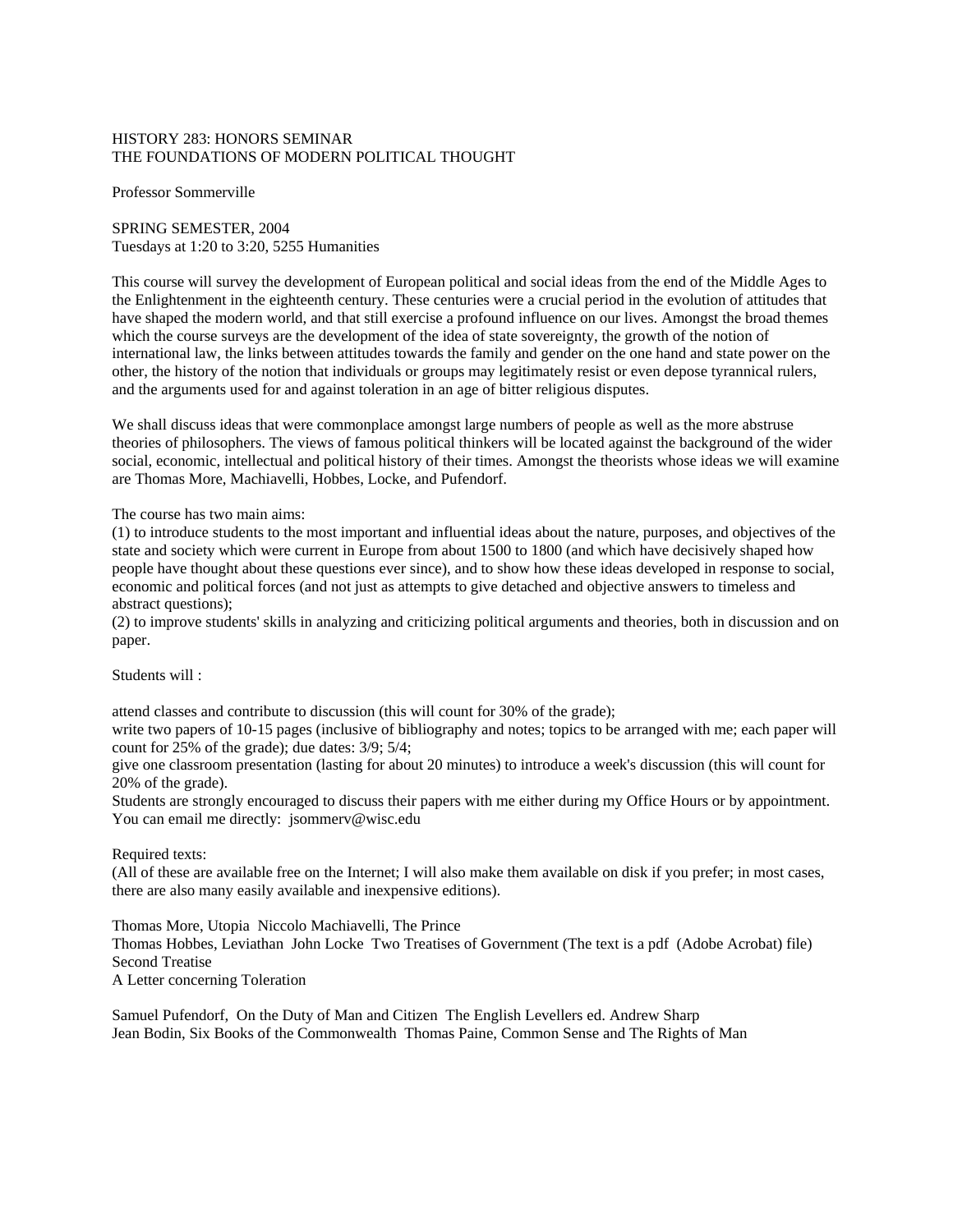Recommended readings: J. H. Burns and Mark Goldie, eds., The Cambridge History of Political Thought 1450-1700 Quentin Skinner, The foundations of modern political thought (2 volumes) Richard Tuck, Philosophy and government 1572-1651.

## **Course Timetable**

1: Preliminary meeting (01/20)

2: Thomas More, Christian humanism, Catholicism and Utopia. 01/27 (Reading: More, Utopia)

3: Machiavelli, Machiavellism and reason of state 02/03 (Reading: Machiavelli, The Prince)

4: Bodin, Sovereignty, and Absolutism 02/10 (Reading: Jean Bodin,

5: Hobbes, science, politics, and the state of nature 02/17 (Reading: Leviathan part 1.)

6: Hobbes and the nature of the state 02/24 (Reading: Leviathan part 2.)

7. Democracy and Revolution: the English Levellers 03/02 (Reading: The English Levellers)

8: The law of nature, politics and Pufendorf 03/09 (Reading: On the duty of man and citizen)

DUE DATE FOR FIRST PAPER: 03/09

SPRING BREAK MARCH 13-21

9: Theories of property, liberalism, gender and John Locke 03/23 (Reading: Two treatises of government first treatise, and ch. 1-5 of second treatise)

10: Limited government, resistance and Locke 03/30 (Reading: the rest of Locke's Two treatises)

11: Towards atheism and materialism? Philosophy, religion, and Hobbes 04/06 (Reading: Leviathan parts 3 and 4.)

12: Church-state relations and the rise of toleration 04/13 (Reading: Locke, A letter concerning toleration)